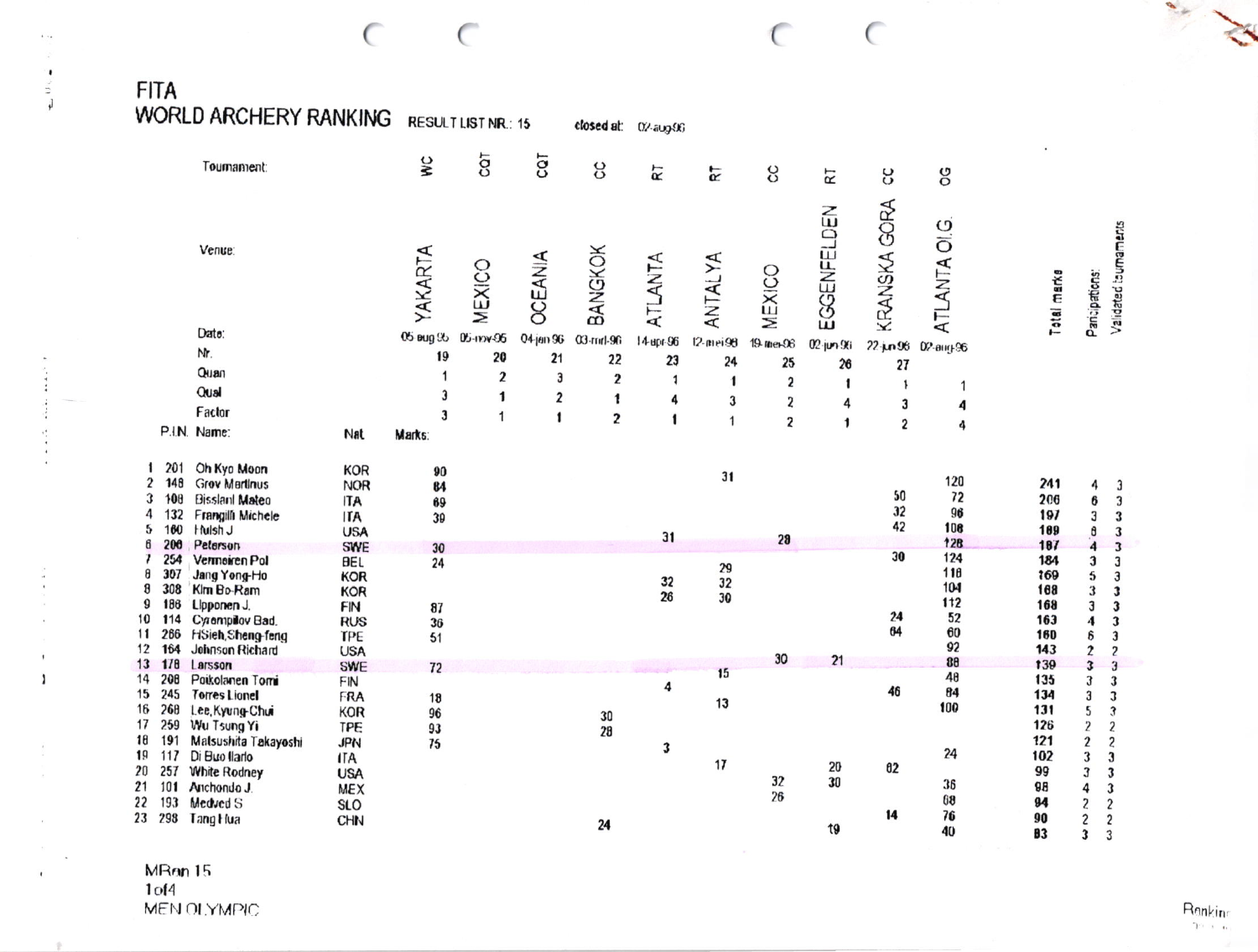| 23             | 261 | Yamamoto Hirashi        | <b>JPN</b>   |              |    |   |    | 12           |    |    | 15 |    | 56 | 83       | 3                       | $\mathfrak z$           |
|----------------|-----|-------------------------|--------------|--------------|----|---|----|--------------|----|----|----|----|----|----------|-------------------------|-------------------------|
| 24             | 179 | Leontiev Yuri           | <b>RUS</b>   | 81           |    |   |    | $\mathbf{1}$ |    |    |    |    |    | 82       | $\mathbf{z}$            | $\boldsymbol{z}$        |
| 25             | 180 | Letulle                 |              |              |    |   |    | 19           |    |    |    | 60 |    | 79       | 2                       | 2                       |
| 26             | 267 | Kih, Yae-rak            | <b>KOR</b>   | 76           |    |   |    |              |    |    |    |    |    | 78       | 1                       | $\mathbf{1}$            |
| 27             | 105 | Badenov                 | <b>RUS</b>   |              |    |   |    |              | 20 |    | 3  | 54 |    | 77       | Э                       | $\mathfrak{Z}$          |
| 28             | 316 | <b>Froese Alexander</b> | <b>GER</b>   |              |    |   |    |              |    |    | 31 | 44 |    | 75       | $\overline{2}$          | $\boldsymbol{2}$        |
| 29             | 106 | Barrs J.                | <b>USA</b>   | 63           |    |   |    | 11           |    |    |    |    |    | 74       | $\mathbf{Z}$            | $\boldsymbol{2}$        |
| 30             | 310 | Hanlon                  | IRL          |              |    |   |    |              | 26 |    |    |    | 44 | 70       | $\boldsymbol{2}$        | $\mathbf{2}$            |
| 31             | 172 | Kofesnik                | <b>ISR</b>   |              |    |   |    |              |    |    | 13 | 56 |    | 69       | $\boldsymbol{z}$        | $\boldsymbol{2}$        |
| 32             | 218 | Rivolta A.              | <b>ITA</b>   | 27           |    |   |    |              | 21 |    | 14 |    |    | 68       | 3                       | 3                       |
| 33             | 187 | Lysenko Valeri          | <b>RUS</b>   | 66           |    |   |    |              |    |    |    |    |    | 66       |                         | 1                       |
| 34             | 163 | Jatsenko Alex           | <b>UKR</b>   |              |    |   |    | 25           | 22 |    | 18 |    |    | 65       | $\mathbf{3}$            | 3                       |
| 3 <sub>1</sub> | 100 | <b>Bjerendahl Goran</b> | SWE          | 6            |    |   |    |              |    |    |    | 58 |    | 64       | $\mathbf{2}$            | $\overline{\mathbf{c}}$ |
| 36             | 303 | Szymczak Pawel          | POL.         |              |    |   |    | 16           |    |    |    | 28 | 16 | 60       | 4                       | 3                       |
| 36             | 153 | Han Seung-Hoon          | <b>KOR</b>   | 60           |    |   |    |              |    |    |    |    |    | 60       | 1                       | 1                       |
| 37             | 175 | Koprivnikar Peter       | SO           | 15           |    |   |    |              | 25 |    |    | 18 |    | 58       | $\mathfrak{z}$          | 3                       |
| 31             | 276 | Rusnov                  | CAN          |              | 13 |   |    | 23           |    | 22 |    |    |    | 58       | 3                       | 3                       |
| 37             | 320 | Hardinges               | <b>GBR</b>   |              |    |   |    |              |    |    |    | 38 | 20 | 58       |                         |                         |
| 38             | 127 | Falrweather S.          | <b>AUS</b>   | 57           |    |   |    |              |    |    |    |    |    | 57       | $\overline{\mathbf{c}}$ | $\overline{c}$          |
| 39             | 225 | Schikarev Vadim         | KAZ          | 21           |    |   |    |              |    |    | 22 |    | 12 |          | 1                       | 1                       |
| 39             | 255 | Vogels Henk             | <b>NED</b>   | 42           |    |   |    |              | 8  |    | 5  |    |    | 55       | 4                       | 3                       |
| 40             | 105 | Jotov, Ivan             | BUL          | 54           |    |   |    |              |    |    |    |    |    | 55       | 3                       | 3                       |
| 41             | 105 | Mitrefanov Genadil      | RUS          |              |    |   |    | 27           |    |    |    | 26 |    | 54       | 1                       | 1                       |
| 42             | 323 | Podlezov                | <b>RUS</b>   |              |    |   |    |              |    |    |    | 52 |    | 53       | 2                       | 2                       |
| 43             | 126 | <b>Evelsky Valcry</b>   | <b>UKR</b>   |              |    |   |    | 20           | 18 |    |    | 12 |    | 52       | 1                       | $\overline{1}$          |
| 44             | 203 | Parenti Andrea          | <b>ITA</b>   | 33           |    |   |    |              | 3  |    | 12 |    |    | 50<br>48 | 4                       | $\mathbf{3}$            |
| 44             | 192 | Mc Kinney Rick          | <b>USA</b>   | 48           |    |   |    |              |    |    |    |    |    |          | 3                       | 3                       |
| 44             | 322 | Ріасеговпо              | <b>AUT</b>   |              |    |   |    |              |    |    |    | 48 |    | 48       | 1                       |                         |
| 45             | 227 | Sevriukov               | <b>UKR</b>   | 45           |    |   |    |              |    |    |    |    |    | 48       | 1                       |                         |
| 46             | 252 | Van Zutphen Fred        | <b>NED</b>   | $\mathbf{3}$ |    |   |    |              |    |    | 6  | 34 |    | 45       | 1                       | 1                       |
| 47             | 297 | Luo HengYu              | <b>CHN</b>   |              |    |   | 32 | 9            |    |    |    |    |    | 43       | 4                       | 3                       |
| 48             | 305 | King L.                 | <b>USA</b>   |              |    |   |    | 22           |    | 18 |    |    |    | 41       | $\overline{\mathbf{2}}$ | 2                       |
| 48             | 324 | <b>Skolny</b>           | POL          |              |    |   |    |              |    |    |    |    |    | 40       | $\overline{\mathbf{c}}$ | $\overline{\mathbf{2}}$ |
| 49             | 130 | Flute Sebastlen         | FRA          |              |    |   |    |              | 7  |    |    | 40 |    | 40       | 1                       | 1                       |
| 50             | 319 | <b>Hulir</b>            | <b>TUR</b>   |              |    |   |    |              |    |    | 23 | 8  |    | 38       | 3                       | 3                       |
| 51             | 144 | Gray                    | <b>AUS</b>   |              |    |   |    | 5            |    |    |    | 36 |    | 36       | 1                       |                         |
| 52             | 328 | Chhangte Lairernsanga   | $\mathbb{N}$ |              |    |   |    |              |    |    |    |    | 28 | 33       | $\overline{\mathbf{c}}$ | $\mathbf{2}$            |
| 53             | 122 | Eliason Edwin           | <b>USA</b>   |              |    |   |    | 29           |    |    |    |    | 32 | 32       | 1                       |                         |
| 54             | 143 | Guidotti Grusepp        | <b>ITA</b>   |              |    |   |    |              |    |    |    |    |    | 29       | 1                       |                         |
| 55             | 204 | Lindsay Andrew          | NZL          |              |    |   |    |              |    |    | 28 |    |    | 28       | 1                       | 1                       |
| $55^{\circ}$   | 199 | Peignois Christophe     | 8EI          |              |    | 6 |    | 21           |    |    |    |    |    | 27       | $\overline{\mathbf{c}}$ | $\boldsymbol{2}$        |
| 56             | 270 | Sally                   | CAN          |              |    |   |    |              |    |    | 27 |    |    | 27       | 1                       | 1                       |
| 56             | 294 | Martinov                | KAZ          |              | 14 |   |    |              |    | 12 |    |    |    | 26       | $\boldsymbol{2}$        | $\boldsymbol{2}$        |
| 57             | 302 | Parkhomenko I           | <b>UKR</b>   |              |    |   | 26 |              |    |    |    |    |    | 26       | 1                       | 1                       |
| 58             | 306 | Hong Chung-Chil         | <b>KOR</b>   |              |    |   |    | 14           | 11 |    |    |    |    | 25       | 2                       | $\overline{2}$          |
| 58             | 309 | St. Amoud               | CAN          |              |    |   |    |              |    |    | 24 |    |    | 24       |                         |                         |
| 59             | 311 | Kim Y                   | KOR          |              |    |   |    |              |    | 24 |    |    |    | 24       |                         |                         |
| 60             | 209 | Papov Victor            | <b>GER</b>   |              |    |   |    |              | 23 |    |    |    |    | 23       |                         | 1                       |
| 60             | 292 |                         | <b>IND</b>   | 12           |    |   |    | 10           |    |    |    |    |    | 22       | $\overline{c}$          | $\overline{\mathbf{c}}$ |
|                |     | Sanga L.                |              |              |    |   | 22 |              |    |    |    |    |    | 22       | $\mathbf{1}$            | $\ddot{\tau}$           |

 $\begin{matrix} \cdot & \cdot \end{matrix}$ 

 $\begin{matrix} \cdot & \cdot \end{matrix}$ 

 $\sim$  $\mathbf{j}$ 

 $\frac{1}{2}$ 

 $\overline{a}$ 

 $\frac{1}{2}$ 

 $\ddot{\cdot}$ 

 $\frac{3}{2}$ 

 $\tilde{\zeta}$  $\omega$ 

 $\mathbf{f}$ 

Ranki<br>32 |

 $\frac{\left\langle \mathbf{q}_{i}\right\rangle _{2}}{\left\langle \mathbf{q}\right\rangle _{2}}$ 

 $\bullet$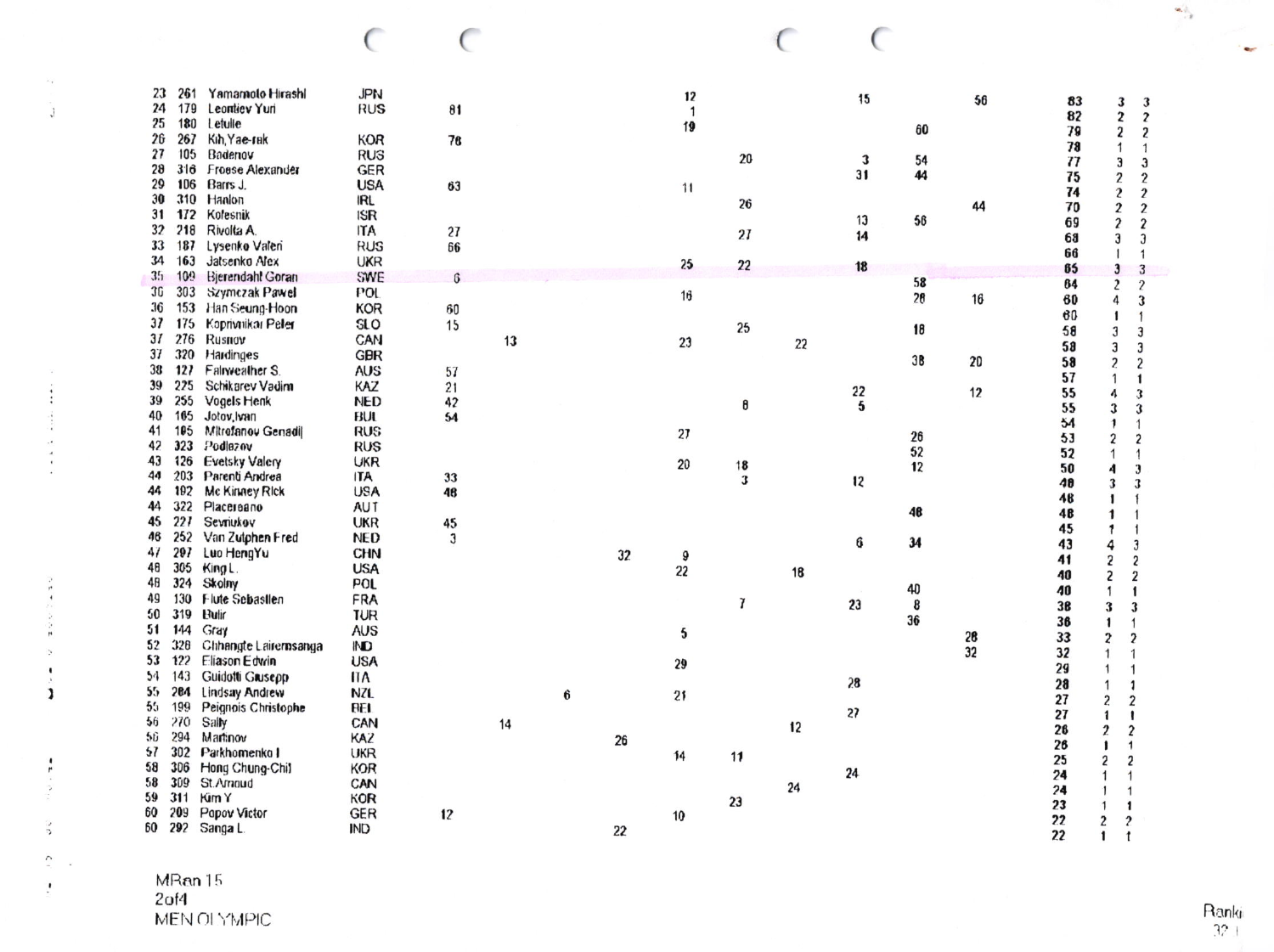$\subset$ 

 $\subset$ 

 $\subset$  $\epsilon$ 

| 61  |      | 312 Dislioglu        | TUR        |   |                  |   |    |    | 21 |    |            |    | 21 |                         | 1                          |
|-----|------|----------------------|------------|---|------------------|---|----|----|----|----|------------|----|----|-------------------------|----------------------------|
| 62  | 313  | Cotry Ludovic        | FRA        |   |                  |   |    |    | 19 |    | 1          |    | 20 | 2                       | $\boldsymbol{2}$           |
| 62  | 126  | Fear                 | <b>AUS</b> |   |                  | 7 |    | 13 |    |    |            |    | 20 | $\overline{\mathbf{c}}$ | $\boldsymbol{2}$           |
| 62  | 269  | Gonsalez             | <b>MEX</b> |   |                  |   |    |    |    | 20 |            |    | 20 | $\mathbf 1$             | 1                          |
|     |      |                      | POL        |   |                  |   |    |    |    |    |            | 20 | 20 | 1                       | 1                          |
| 62  | 197  | Maplosek             |            |   |                  |   | 20 |    |    |    |            |    | 20 | 1                       | 1                          |
| 62  | 214  | Ram L.               | MD         |   |                  |   | 18 |    |    |    |            |    | 18 | 1                       | $\mathbf{1}$               |
| 63  | 291  | Cho Sheng-Lin        | <b>TPE</b> |   |                  |   |    |    |    |    |            |    | 16 | 2                       | $\boldsymbol{2}$           |
| 64  | 273  | Flores               | <b>MEX</b> |   | 12               |   |    |    |    | 4  |            | 16 | 16 | $\mathbf{1}$            | $\sqrt{2}$                 |
| 64  | 318  | Allio                | FIN        |   |                  |   |    |    |    |    |            |    | 16 |                         |                            |
| 64  | 102  | Antonow Sergei       | <b>UKR</b> |   |                  |   |    |    | 16 |    |            |    |    | 1                       |                            |
| 64  | 107  | Basgall P.           | <b>ARG</b> |   |                  |   |    |    |    | 16 |            |    | 16 | 1                       | $\mathbf{1}$               |
| 64  | 269  | Gonzalez             | <b>MEX</b> |   | I6               |   |    |    |    |    |            |    | 16 | $\mathbf{1}$            | 1                          |
| 64  | 296  | Kim Snag-In          | <b>KOR</b> |   |                  |   | 16 |    |    |    |            |    | 16 | 1                       | $\mathbf{1}$               |
| 64  | 216  | Reniers Tiny         | <b>NED</b> |   |                  |   |    |    |    |    | 16         |    | 16 | 1                       | 1                          |
| 65  | 100  | Amador Jordi         |            |   | 15               |   |    |    |    |    |            |    | 15 | $\mathbf{1}$            | $\ddagger$                 |
| 66  | 289  | Doni S.              | IND        |   |                  |   | 14 |    |    |    |            |    | 14 | 1                       | 1                          |
| 66  | 265  | Grillo M.            | <b>ARG</b> |   |                  |   |    |    |    | 14 |            |    | 14 | 1                       | $\mathbf{1}$               |
| 67  | 314  | Krumpestar           | 510        |   |                  |   |    |    | 12 |    |            |    | 12 | 1                       | 1                          |
| 67  | 300  | Vemura D.            | <b>JPN</b> |   |                  |   | 12 |    |    |    |            |    | 12 | 1                       | 1                          |
| 68  | 271  | Echevarria           | <b>COL</b> |   | 11               |   |    |    |    |    |            |    | 11 | 1                       | 1                          |
| 68  | 154  | Handrickx Nico       | <b>BEL</b> |   |                  |   |    |    |    |    | 11         |    | 11 | 1                       | 1                          |
| 69  | 315  | Maciaszek Jacek      | POL.       |   |                  |   |    |    | 6  |    | $\ddot{a}$ |    | 10 | 2                       | $\boldsymbol{\mathcal{P}}$ |
| 69  | 241  | Acosla               | <b>MEX</b> |   |                  |   |    |    |    | 10 |            |    | 10 | 1                       | $\mathbf{1}$               |
| UD. | 200  | Castaneda            | <b>MEX</b> |   | 10               |   |    |    |    |    |            |    | 10 |                         | 1                          |
|     |      |                      | SWE        |   |                  |   |    |    | 10 |    |            |    | 10 | 1                       | 1                          |
| 69  | 234  | Spang Per-Johan      |            |   |                  |   |    |    |    |    |            | 10 | 10 |                         |                            |
| 69  | 241  | Termer Jaromir       |            |   |                  |   |    |    |    |    | 10         |    | 10 |                         | 1                          |
| 69  | 249  | Unbekand Eric        | FRA        |   |                  |   |    |    |    |    |            |    | 9  |                         |                            |
| 70  | 265  | Chin Vilali          | KAZ.       | 9 |                  |   |    |    |    |    |            |    | 9  |                         |                            |
| 70  | 217  | Saint Jean           | CAN        |   | 9                |   |    |    |    |    |            |    | 8  |                         |                            |
| 71  | 304  | Curisno E.           | ARG        |   |                  |   |    |    |    | 8  |            |    | 8  |                         | 1                          |
| 71  | 288  | Malynns Paul         | <b>AUS</b> |   |                  | 8 |    |    |    |    |            |    | 8  |                         | 1                          |
| 71  | 196  | Moungvishok Saravat  | <b>THA</b> |   |                  |   | 8  |    |    |    |            |    | 8  | 1                       | 1                          |
| I1  | 279  | Rivas                | CHI        |   | 8                |   |    |    |    |    |            |    |    |                         |                            |
| 72  | 282  | Carnagilatto         | <b>ARG</b> |   | 5                |   |    |    |    | 2  |            |    | 7  | $\overline{c}$          | $\boldsymbol{2}$           |
| 72  | 278  | Valdez               | CHI        |   | 1                |   |    |    |    | 6  |            |    | 7  | $\overline{c}$          | $\boldsymbol{2}$           |
| 72  | 264  | Bang Jong-Sun        | <b>KOR</b> |   |                  |   |    |    |    |    | 7          |    | 7  |                         | 1                          |
| 72  | 176  | Krieger V.           | <b>BRA</b> |   | 7                |   |    |    |    |    |            |    | 7  |                         | 1                          |
| 73  | 201  | Cadilux 1            | CAN        |   | $\boldsymbol{6}$ |   |    |    |    |    |            |    | 6  |                         | 1                          |
| 73  | 293  | Hedra setitawan      | 1NA        |   |                  |   | 6  |    |    |    |            |    | 6  |                         | 1                          |
| 73  | 30 1 | Lacremsanga G.       | IND        |   |                  |   |    | ô  |    |    |            |    | 6  |                         | 1                          |
| 73  | 205  | Pauels Dirk          | <b>GER</b> |   |                  |   |    |    |    |    |            | 6  | 6  | 1                       | 1                          |
| 74  | 283  | Hunter-Russell Scott | <b>AUS</b> |   |                  | 5 |    |    |    |    |            |    | 5  | 1                       |                            |
| 74  | 224  | Salach               | <b>POL</b> |   |                  |   |    |    | 5  |    |            |    | 5  |                         | 1                          |
| 75  | 274  | Cliao                | CH4        |   | 4                |   |    |    |    |    |            |    | Λ  |                         |                            |
| 75  | 118  | Dolgonossov Vladimir | HS         |   |                  |   |    |    | 4  |    |            |    | Л  | 1                       | $\mathbf{1}$               |
| 75  | 285  | Mc Auley David       | NZL        |   |                  | 4 |    |    |    |    |            |    | 4  | 1                       |                            |
| 75  | 290  | Merto R;             | PHI        |   |                  |   | 4  |    |    |    |            |    |    | 1                       |                            |
| 76  | 157  | Holland              |            |   |                  | 3 |    |    |    |    |            |    | 3  | 1                       |                            |
| 76  | 275  | Torbay               | VEN        |   | 3                |   |    |    |    |    |            |    | 3  | 1                       |                            |
|     |      |                      |            |   |                  |   |    |    |    |    |            |    |    |                         |                            |

MRan 15<br>3of4<br>MEN OLYMPIC

 $\ddot{\cdot}$ 

 $\mathfrak{h}$ 

 $\frac{1}{2}$ 

 $\frac{1}{2}$ 

 $\frac{1}{n}$ 

 $\mathcal{L}(\mathcal{X})$  $\blacksquare$ 

 $\mathbf{r}$ 

Rank<br>32.3

 $\mathbf{w}_{i,k}$ 

 $\epsilon$